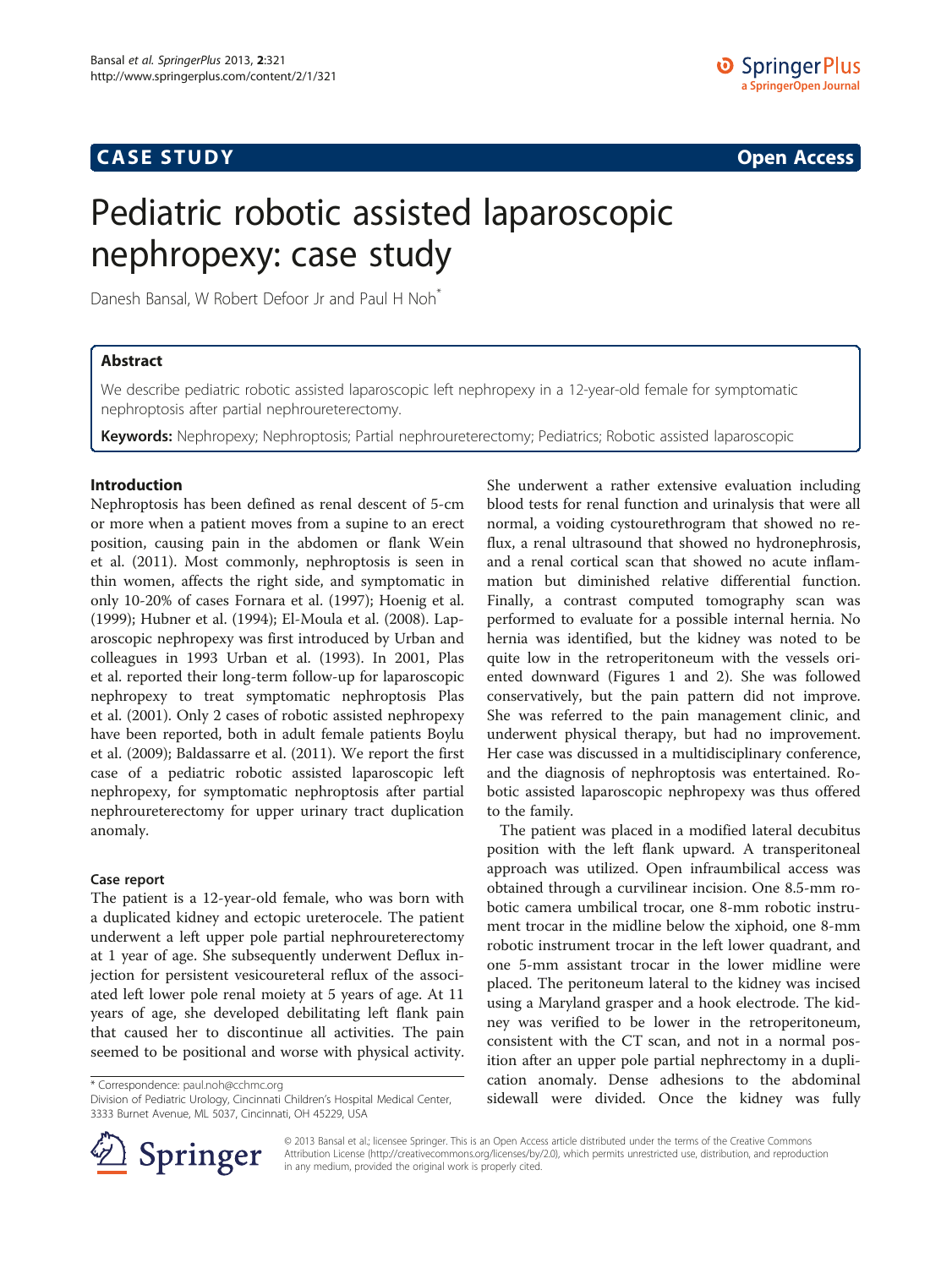<span id="page-1-0"></span>

Figure 1 Left ptotic kidney.



Figure 2 Left renal artery.

mobilized, a decision was made to position the kidney near the splenic flexure. With a laparoscopic Kittner through the assistant port, the kidney was placed in the left upper quadrant. The fascia of the sidewall was sutured to the renal capsule with a series of 7 interrupted 3–0 prolene nephropexy sutures. Trocar site fascial incisions were closed with 4–0 Vicryl. There were no intraoperative complications or significant blood loss. The operative time was 243 minutes. A 10 French urethral catheter was left indwelling and removed on postoperative day 2. No other drains were used. The patient was discharged on postoperative day 4, after resolution of ileus.

At a 2-week postoperative visit, the patient was asymptomatic, and a renal ultrasound demonstrated the kidney to be much higher in the abdomen. At a 2 month postoperative visit, the patient reported resuming normal activities after postoperative activity restrictions were discontinued. The patient remains asymptomatic and without recurrence of pain after 18 months of follow-up.

## **Discussion**

To the best of our knowledge, we report the first case of a pediatric robotic assisted laparoscopic nephropexy, for symptomatic nephroptosis after open partial nephroureterectomy for upper urinary tract duplication anomaly. There have been 2 previous reports of a robotic assisted nephropexy in adult females, one of which was associated with a dismembered pyeloplasty Baldassarre et al. [\(2011](#page-2-0)); Boylu et al. ([2009](#page-2-0)). Our patient was unique because she had a partial nephroureterectomy as an infant, when the kidney was noted to be orthotopic. The onset of a viral illness brought about flank pain near the surgical scar, subsequently leading to the finding of a ptotic left kidney. Symptomatic nephroptosis was diagnosed after all other etiologies were excluded.

The classical history for nephroptosis is flank or back pain that is typically aggravated after long periods of standing or walking Fornara et al. [\(1997\)](#page-2-0). As seen in our patient, renography often shows a decrease in differential renal function O'Reilly & Pollard [\(1988](#page-2-0)). The underlying etiology is still unknown, but fixation of the kidney by fat, muscle, and connective tissue is typically decreased. Our case was atypical, due to fixation of the kidney in a ptotic position due to scar tissue after previous open kidney surgery. This highlights a rare clinical sequela of complete renal mobilization during surgery for upper urinary tract duplication anomalies. Once nephroptosis is symptomatic, treatment is warranted and in most cases conservative treatment relieves symptoms Hoenig et al. ([1999\)](#page-2-0). However, despite conservative treatment, some patients may remain symptomatic and require surgical intervention.